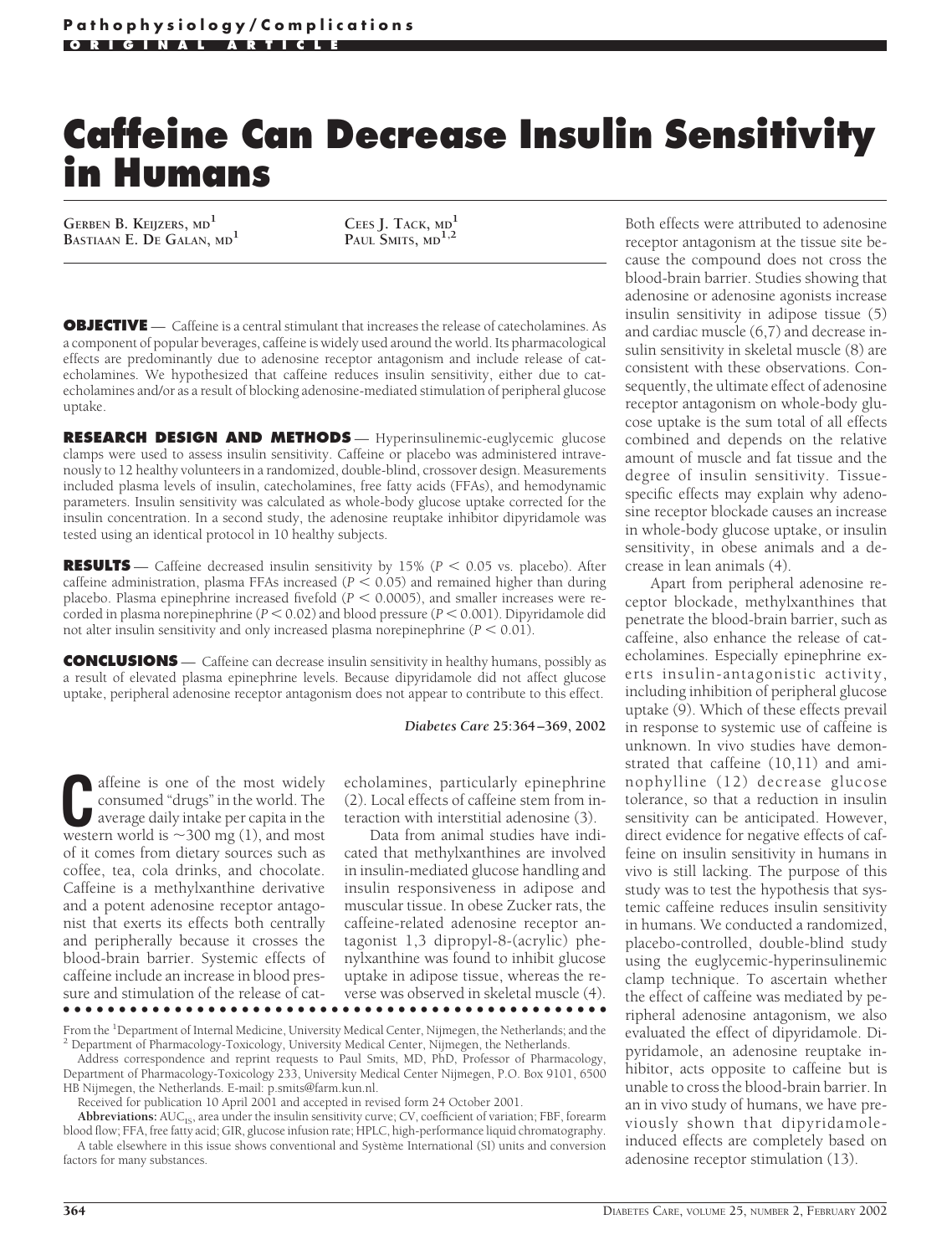# **RESEARCH DESIGN AND**

**METHODS** — The study group consisted of 21 nonsmoking, lean (mean BMI  $\pm$  SD, 21.9  $\pm$  2.7 kg/m<sup>2</sup>), normotensive, healthy volunteers. Eleven subjects (six women and five men, mean age 22.6  $\pm$ 2.0 years) participated in the caffeine study, nine subjects participated in the dipyridamole study (six women and three men, mean age  $21.7 \pm 3.1$  years), and one male subject (28 years of age) participated in both studies. All participants were studied on two occasions, except for the subject volunteering in both studies, who was tested four times. The experiments were separated by at least 3 weeks and took place in random order. Female subjects were tested at 4- or 8-week intervals to ensure that the experiments were performed during corresponding periods of the menstrual cycle. The experimental protocols were approved by the hospital ethics committee, and written informed consent was obtained before participation.

# Caffeine study

On the morning of each experiment, subjects arrived at the test location at 8:00 A.M. after an overnight fast and having abstained from caffeine-containing substances for 72 h to render them caffeine naive. Under local anesthesia (Xylocaine 2%), the left (nondominant) brachial artery was cannulated (Angiocath 20 gauge; Beckton Dickinson, Sandy, UT) for blood sampling and hemodynamic monitoring. The antecubital vein in the contralateral arm was cannulated for administration of glucose 20%, insulin (Actrapid; Novo Nordisk, Bagsvaerd, Denmark), and test substances (caffeine, dipyridamole, or placebo).

Arterial cannulation was followed by an equilibration period of 30 min, and then baseline variables were obtained at 20 min. Subsequently, a caffeineloading dose (3 mg/kg) or a comparable volume of placebo solution (NaCl 0.9%) was administered intravenously over 15 min in a randomized, double-blind manner. This was followed by continuous infusion of 0.6 mg  $\cdot$  kg<sup>-1</sup>  $\cdot$  h<sup>-1</sup> caffeine (or placebo) for the remainder of the study period, aiming at a stable caffeine concentration of 5–10 mg/l during caffeine experiments (2).

After the caffeine/placebo loading dose (at 0 min), a hyperinsulinemic (60  $mU \cdot m^{-2} \cdot min^{-1}$ )-euglycemic glucose

clamp procedure was initiated and continued for 120 min (14). To maintain plasma glucose at 5 mmol/l with coefficients of variation  $(CVs) < 5\%$ , arterial plasma glucose levels were measured in duplicate at 5-min intervals. At  $-20$ , 0, 90, and 120 min, forearm blood flow (FBF) measurements were performed, and arterial blood was sampled for determination of catecholamines, cortisol, free fatty acids (FFAs), insulin, and caffeine. FBF was recorded in both forearms by venous occlusion plethysmography using mercury-in-silastic strain gauges (Hokanson EC4; Hokanson, Washington, DC), as previously described (15).

## Dipyridamole study

In the dipyridamole study, a loading dose of 0.05 mg/kg dipyridamole (or placebo) was intravenously administered over 4 min, followed by continuous infusion of 0.2 mg  $\cdot$  kg<sup>-1</sup>  $\cdot$  h<sup>-1</sup> (or placebo), to increase peripheral adenosine concentrations (16). Thereafter, the studies were concurrent with the caffeine studies.

### Analytical methods

Plasma glucose was measured in duplicate by the glucose oxidation method (Beckman Glucose Analyzer II; Beckman, Fullerton, CA) in arterial blood samples and immediately centrifuged. Blood samples for catecholamine measurements were collected in prechilled tubes containing glutathione (0.2 mol/l) and EGTA (0.25 mol/l) and immediately stored on ice. Blood samples for measurements of cortisol, caffeine, insulin, and FFAs were collected in lithium-containing heparin tubes and stored on ice. Plasma caffeine concentration was analyzed with a reversed-phase high-performance liquid chromatography (HPLC) method (limit of detection 0.2 mg/l). Plasma catecholamine levels were measured by HPLC with fluorometric detection, as previously described (17). Plasma insulin was assessed by radioimmunoassay using 125Ilabeled human insulin and anti-human insulin antiserum raised in guinea pig. Bound and free tracer were separated by sheep anti–guinea pig antiserum; human insulin (Novo Biolabs, Danbury, CT) was used for standards. The interassay CV for insulin measurements was 10.3% at a level of 20.7 mU/l. Plasma cortisol was measured using the TDx batch analyzer of Abbott Laboratories (Abbott Diagnostics, Hoofddorp, The Netherlands) (interassay

CV 5 and 8% at cortisol concentrations of 0.22 and  $1.06 \mu$ mol/l, respectively). Plasma FFA levels were determined with a commercially available ACS-ACOD method (Wako NEFA C test; Wako Chemicals, Neuss, Germany).

## Statistical methods and calculations

For statistical analyses, the following tests were performed. The effect of caffeine and dipyridamole on glucose infusion rates (GIRs) and hormonal and cardiovascular responses were tested with analysis of variance. As a modification of a previously described method (18), whole-body insulin sensitivity was calculated as the GIR divided by the plasma insulin concentration during the final 30 min of the study and expressed in  $\mu$ mol·kg<sup>-1</sup>·min<sup>-1</sup> per mU/l. Area under the insulin sensitivity curve  $(AUC_{IS})$  was calculated and compared using Student's *t* test. All statistical analyses were performed using the SPSS personal computer software package (Version 9.0). Data are presented as means  $\pm$  SEM, unless otherwise specified, and  $P < 0.05$  was considered statistically significant.

**RESULTS** — During the clamp, plasma insulin levels increased to 99  $\pm$  5 mU/l during caffeine and to  $98 \pm 5$  mU/l during placebo ( $P = NS$ ). Insulin levels in the dipyridamole study were  $90 \pm 4$  and 97  $\pm$  3 mU/l during dipyridamole and placebo infusions, respectively  $(P = NS)$ . Caffeine levels were undetectable before the start of either of the four study arms.

# Effects of hyperinsulinemia alone

For this purpose, data of all placebo studies  $(n = 21)$  were pooled. Mean wholebody insulin sensitivity was  $0.47 \pm 0.03$  $\mu$ mol · kg<sup>-1</sup> · min<sup>-1</sup> per mU/l. Hyperinsulinemia alone induced modest increases in systolic blood pressure, heart rate, FBF, epinephrine, and norepinephrine and almost completely suppressed plasma FFA levels (Table 1). These data reflect systemic vasodilation and sympathetic activation, both of which have been previously described as a consequence of hyperinsulinemia (19).

### Reponses to caffeine alone

Plasma caffeine concentrations increased to 8.6  $\pm$  0.7 mg/l directly after the caffeine bolus infusion and remained at  $6.5 \pm 0.4$  mg/l during the maintenance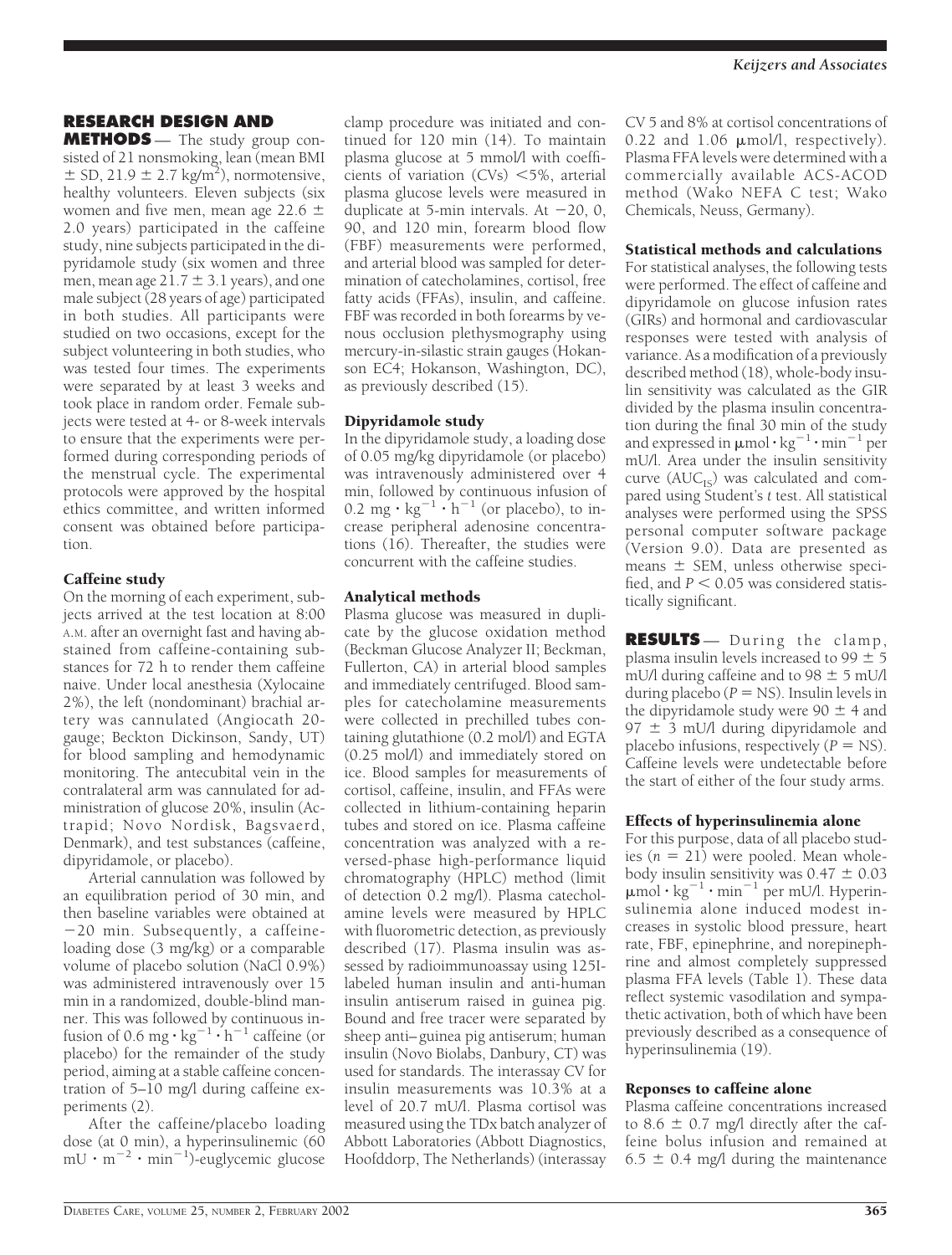| Table 1-Responses to hyperinsulinemia in 21 subjects |  |  |  |
|------------------------------------------------------|--|--|--|
|                                                      |  |  |  |

|                                         | Baseline<br>$(-30 \text{ min})$ | During clamp<br>$(90 \text{ min})$ | End of study<br>$(120 \text{ min})$ |
|-----------------------------------------|---------------------------------|------------------------------------|-------------------------------------|
| Epinephrine (nmol/l)                    | $0.19 \pm 0.03$                 | $0.22 \pm 0.03$                    | $0.28 \pm 0.04*$                    |
| Norepinephrine (nmol/l)                 | $0.81 \pm 0.09$                 | $1.00 \pm 0.07$                    | $1.01 \pm 0.06*$                    |
| Cortisol $(\mu \text{mol/l})$           | $0.58 \pm 0.06$                 | $0.41 \pm 0.03$                    | $0.40 \pm 0.03*$                    |
| FFAs (mmol/l)                           | $0.40 \pm 0.04$                 | $0.04 \pm 0.00$                    | $0.03 \pm 0.00*$                    |
| Systolic BP (mmHg)                      | $126 \pm 2$                     | $131 \pm 2$                        | $131 \pm 3^*$                       |
| Diastolic BP (mmHg)                     | $66 \pm 1$                      | $68 \pm 1$                         | $68 \pm 1$                          |
| Heart rate (bpm)                        | $61 \pm 2$                      | $65 \pm 2$                         | $66 \pm 2*$                         |
| FBF $(ml \cdot dl^{-1} \cdot min^{-1})$ | $2.30 \pm 0.19$                 | $2.49 \pm 0.24$                    | $2.70 \pm 0.27$ <sup>*</sup>        |

Data are means  $\pm$  SEM.  $*P < 0.05$  for trend. BP, blood pressure.

infusion. Before initiation of the hyperinsulinemic clamp, caffeine significantly stimulated the release of epinephrine  $(P < 0.0005)$ , norepinephrine  $(P =$ 

0.010), and FFA ( $P = 0.047$ ) when compared with placebo (Fig. 1). Caffeine increased systolic and diastolic blood pressure  $(P \leq 0.001$  for both) and modestly increased FBF  $(P = 0.013)$  but did not affect heart rate (Table 2).

## Responses to caffeine and insulin

Glucose and insulin levels and GIR during the clamps are depicted in Fig. 2. During the first hour, GIR was roughly the same in caffeine and placebo arms. Thereafter, the curves diverted significantly, with an upward drift in the placebo studies that was absent with caffeine  $(P < 0.0005)$ . The calculated whole-body insulin sensitivity during caffeine administration was  $0.39 \pm 0.04$  compared with  $0.46 \pm 0.04$  $\mu$ mol·kg<sup>-1</sup>·min<sup>-1</sup> per mU/l in the placebo arm  $(P = 0.043$  for difference in  $AUC_{IS}$ ), equaling a decrease in insulin sensitivity of  $~15\%$ .

Plasma FFA levels decreased in both



Figure 1—*Responses of plasma epinephrine* (A)*, norepinephrine* (B)*, cortisol*(C)*, and FFA* (D)*to caffeine (*f*) and placebo (*E*). Arrows denote start of caffeine or placebo infusions.* P *values are given for differences between caffeine and placebo studies. \**P *0.05 for change fom baseline between caffeine and placebo (reflecting effect of caffeine alone).*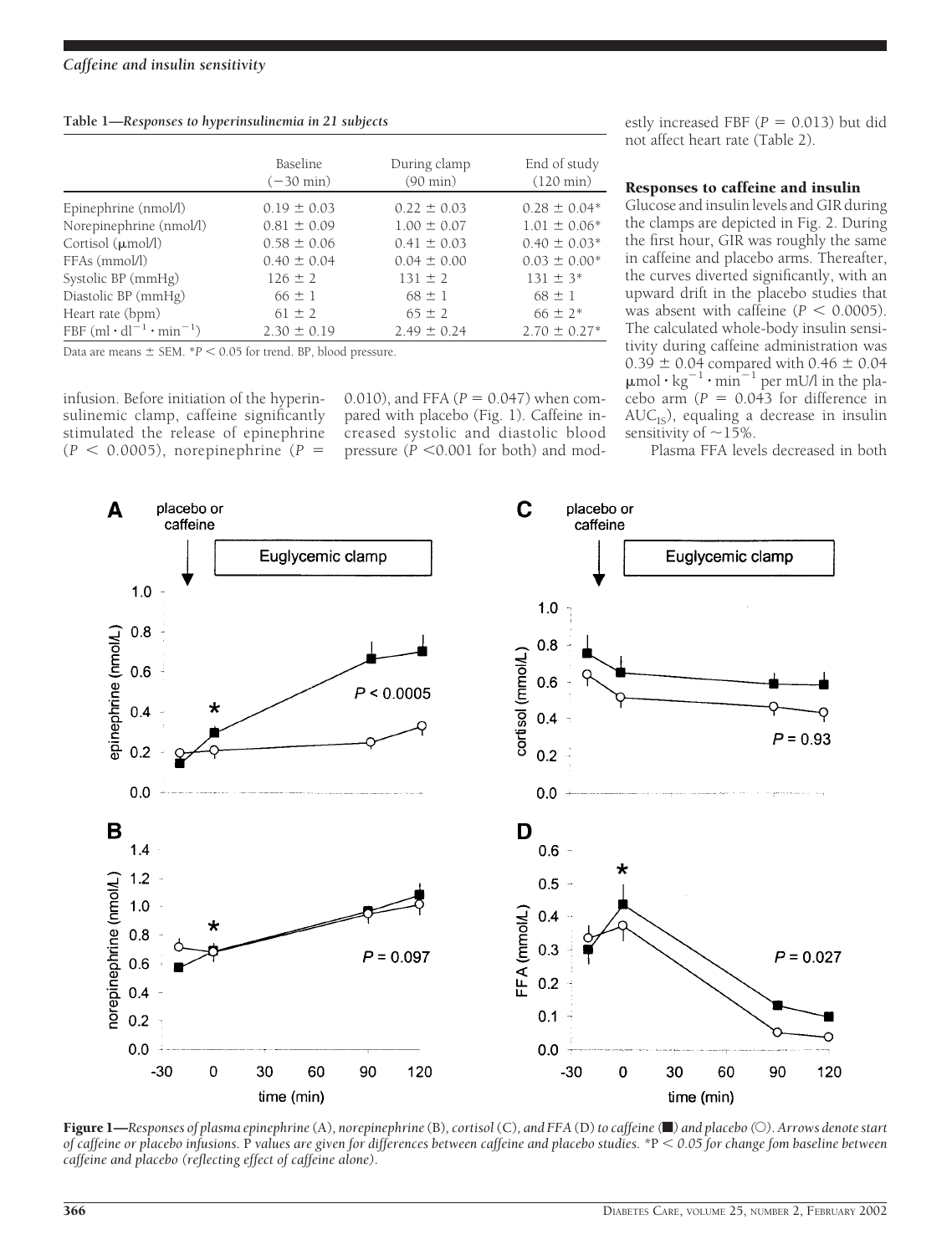|  |  | Table 2-Responses of metabolic and hemodynamic parameters |
|--|--|-----------------------------------------------------------|
|--|--|-----------------------------------------------------------|

|                                         | Baseline<br>$(-30 \text{ min})$ | After loading dose During clamp<br>$(0 \text{ min})$ | $(90 \text{ min})$ | End of study<br>$(120 \text{ min})$ |
|-----------------------------------------|---------------------------------|------------------------------------------------------|--------------------|-------------------------------------|
| Systolic BP (mmHg)                      |                                 |                                                      |                    |                                     |
| Placebo                                 | $127 \pm 2$                     | $128 \pm 3$                                          | $131 \pm 3$        | $133 \pm 4^*$                       |
| Caffeine                                | $122 \pm 2$                     | $129 \pm 2$ †                                        | $134 \pm 2$        | $134 \pm 2**$                       |
| Diastolic BP (mmHg)                     |                                 |                                                      |                    |                                     |
| Placebo                                 | $68 \pm 2$                      | $68 \pm 2$                                           | $69 \pm 2$         | $70 \pm 2$                          |
| Caffeine                                | $64 \pm 1$                      | $70 \pm 1$ †                                         | $69 \pm 1$         | $69 \pm 1**$                        |
| Heart rate (bpm)                        |                                 |                                                      |                    |                                     |
| Placebo                                 | $65 \pm 3$                      | $65 \pm 3$                                           | $68 \pm 3$         | $69 \pm 3*$                         |
| Caffeine                                | $59 \pm 2$                      | $59 \pm 2$                                           | $64 \pm 3$         | $65 \pm 3*$                         |
| FBF $(ml \cdot dl^{-1} \cdot min^{-1})$ |                                 |                                                      |                    |                                     |
| Placebo                                 | $2.25 \pm 0.22$                 | $2.17 \pm 0.20$                                      | $2.75 \pm 0.31$    | $3.07 \pm 0.38^*$                   |
| Caffeine                                | $2.26 \pm 0.40$                 | $2.60 \pm 0.36$                                      | $3.75 \pm 0.85$    | $4.64 \pm 1.19*$                    |

Data are means  $\pm$  SEM. \**P* < 0.05 for trend;  $\dagger$ *P* < 0.05 vs. baseline;  $\dagger$ *P* < 0.05 caffeine vs. placebo for trend. BP, blood pressure.

studies as a result of insulin but remained higher in the presence of caffeine (*P* 0.001). Arterial plasma epinephrine levels increased significantly more with caffeine than placebo  $(P = 0.001)$  (Fig. 1). The increase in plasma norepinephrine levels and the decrease in plasma cortisol were not statistically different between caffeine and placebo. During the clamps, increases in systolic blood pressure, heart rate, and FBF did not differ significantly between caffeine and placebo, whereas diastolic blood pressure remained stable in either group (Table 2).

# Responses to dipyridamole

Dipyridamole had no effect on insulin sensitivity compared with placebo  $(0.49 \pm 0.04 \text{ vs. } 0.50 \pm 0.04 \text{ }\mu\text{mol}\cdot\text{kg}^{-1})$  $\cdot$  min<sup>-1</sup> per mU/l, *P* = NS). Apart from a significant increase in plasma norepinephrine levels during the dipyridamole study that did not occur with placebo  $(0.37 \pm 0.05 \text{ vs. } 0.00 \pm 0.13 \text{ nmol/l}, P =$ 0.009), all metabolic and hemodynamic responses were comparable during the dipyridamole and placebo studies.

**CONCLUSIONS** — The major finding of our study is that caffeine, in a dose that equals moderate consumption, decreased insulin sensitivity in healthy volunteers. Caffeine increased plasma catecholamines, plasma FFAs, and systolic and diastolic blood pressure. In contrast, dipyridamole had no effects on insulin sensitivity and only increased plasma norepinephrine levels. The decrease in insulin sensitivity we documented as result of caffeine ingestion is close to the magnitude of the increase in insulin sensitivity that can be achieved with glucose-lowering agents, such as metformin (20) and thiazolidinedione derivatives (21), and is therefore clinically relevant. Our finding may have serious health implications, especially when superimposed on already-disturbed glucose tolerance or established (type 2) diabetes.

The following factors probably contributed to the caffeine-induced fall in insulin sensitivity. Firstly, there was a fivefold increase in arterial plasma epinephrine levels compared with placebo. The effects of epinephrine on glucose metabolism are diametrical to insulin and include promotion of hepatic glucose production and inhibition of glucose uptake in muscle and fat. Using the euglycemic clamp technique, Deibert and DeFronzo (9) showed that epinephrine infusion reduced tissue sensitivity to insulin by  $\sim$ 50%. Effects of epinephrine were characterized by an inability of insulin to stimulate peripheral glucose disposal and to suppress hepatic glucose production. Because the epinephrine level attained in that study was fourfold higher than that in our study, the 15% fall in insulin sensitivity we observed may be comparable with data reported by Deibert and DeFronzo. The observation that caffeine does not affect either glucose or insulin levels in the absence of significant epinephrine release is consistent with this hypothesis (22). Secondly, caffeine stimulated FFA production, either as a consequence of epinephrine-mediated lipolysis

or by inhibiting adenosine-induced suppression of lipolysis (23). Plasma FFA may decrease hepatic and peripheral glucose uptake and correlates negatively with insulin sensitivity (24). Also, in essential hypertension (25) and lipid disorders (26), insulin resistance has been, in part, attributed to elevated FFAs. Plasma norepinephrine was probably of minor relevance because it was only mildly elevated with caffeine, and the increase with dipyridamole was not associated with a change in insulin sensitivity. The fall in insulin sensitivity can also not be explained by reduced glucose delivery because we did not observe any vasoconstrictor effect of caffeine. On the contrary, caffeine increased both blood pressure and FBF—effects that can be largely attributed to caffeine-induced release of plasma catecholamines (27). The increase in FBF with caffeine is somewhat unexpected, as earlier studies reported no effects of caffeine on FBF (27,28). Mental stress experienced during the tests might explain this observation because caffeine is known to magnify vasodilator responses induced by mental stress (28,29).

Caffeine has two well-described molecular mechanisms of action; it is both an adenosine receptor antagonist and a phosphodiesterase inhibitor (30). In the periphery, interstitial adenosine may be involved in insulin-mediated glucose metabolism, although controversy exists as to whether adenosine exerts opposing effects in adipose tissue and skeletal muscle. Some studies have reported adenosine to increase insulin-mediated glucose metabolism in adipose tissue (5,31) and to decrease metabolism in skeletal muscle (32). Others have recorded decreased skeletal muscle glucose uptake with degradation or blocking of adenosine (33,34), indicating uniform effects of adenosine on (insulin-mediated) glucose metabolism in fat and muscle. In obese Zucker rats, blocking peripheral interstitial adenosine by systemic administration of a methylxanthine not entering the brain increased whole-body (insulinmediated) glucose uptake, thus improving glucose tolerance (4). In contrast, a decrease in glucose uptake was observed in lean animals. To ascertain whether peripheral adenosine receptor antagonism was involved in caffeine effects on glucose disposal, the effect of increasing interstitial adenosine by dipyridamole was studied. Dipyridamole opposes caffeine only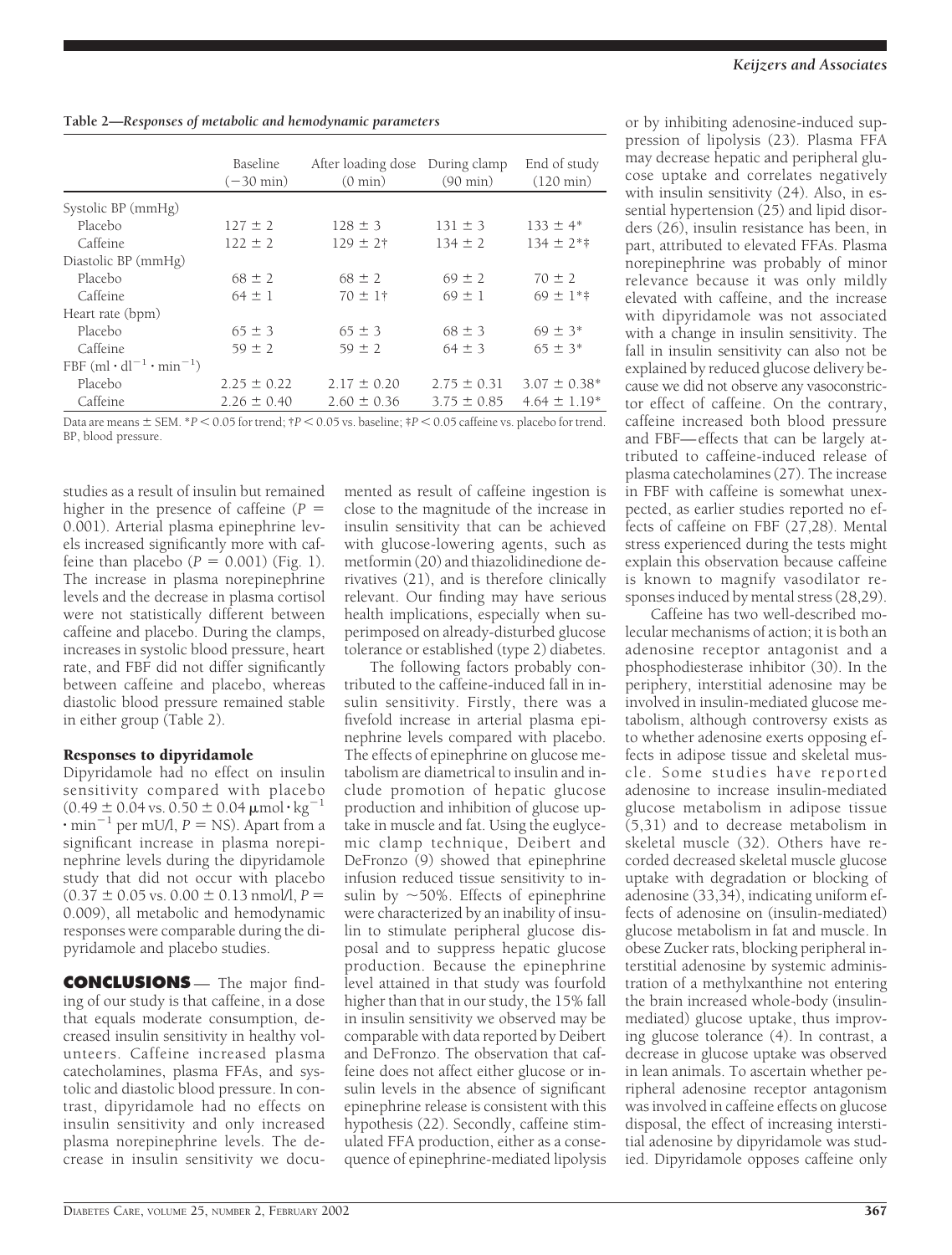

Figure 2—*Glucose and insulin levels and GIRs during clamp. The arrow denotes the start of caffeine or placebo infusions.* ■, *caffeine*; ○, *placebo.* 

in the periphery, as it does not penetrate the blood-brain barrier. Because dipyridamole had no effect on insulin sensitivity, a significant contribution of interstitial adenosine on glucose uptake is unlikely, although it is possible that opposing effects of adenosine antagonism on muscular and adipose tissue glucose uptake outweighed each other. These data are in accordance with those of Natali et al. (35), who found no effect of intrabrachial adenosine on local glucose uptake despite increased blood flow. Thus, in addition to tissue-specificity, adenosine effects may also be species-specific (36). Similarly, the lack of effect of dipyridamole on insulin sensitivity almost excludes phosphodiesterase inhibition as a mechanism underlying the effect of caffeine because dipyridamole also inhibits phosphodiesterase activity. Indeed, plasma levels of caffeine achieved in this study are at least 10 times too low for phosphodiesterase to become significantly inhibited (30).

An important question is whether the present observations can be extrapolated to chronic use of caffeinated beverages. Chronic use of caffeine (and related methylxanthine derivatives) is known to result in attenuation of both humoral and pressor effects that are associated with acute ingestion (37), perhaps due to upregulation of adenosine receptors (38). The development of tolerance has been used to explain that large population-based studies have not identified a relation between coffee consumption and cardiovascular disease (39). When emergence of tolerance applies to the effect of caffeine on insulin sensitivity, decreases in insulin sensitivity may be expected to recover with chronic caffeine use. However, because emergence of tolerance is correlated to individual elimination half-lives of caffeine (40), tolerance may not develop in subjects with short caffeine half-lives. Also, not all caffeine effects appear to be subject to emergence of tolerance (41). Until these issues are resolved, considerations about environmental factors contributing to insulin resistance might include caffeine.

In conclusion, we demonstrate that acute administration of a moderate amount of caffeine decreases insulin sensitivity in healthy subjects. This effect may be explained by increased plasma epinephrine and FFA levels. Peripheral adenosine receptor antagonism is less likely to have played a role. Further investigation is required to elucidate whether this effect persists over time with chronic use of caffeine. Because tolerance may develop for the effects of caffeine, it is currently premature to advise against caffeine use in the management of insulin resistance.

**Acknowledgments**— This study was supported by a grant (no. QLK1-CT-2000-00069) from the European Commission Fifth Frame Program.

We are indebted to Aarnout Jansen van Roosendaal for performing the randomization of the caffeine study and to Evertine Abbink for assistance with the dipyridamole experiments. We also thank all participants.

### **References**

- 1. Barone JJ, Roberts HR: Caffeine consumption. *Food Chem Toxicol* 34:119–129, 1996
- 2. Smits P, Pieters G, Thien T: The role of epinephrine in the circulatory effects of coffee. *Clin Pharmacol Ther* 40:431–437, 1986
- 3. Smits P, Boekema P, De Abreu R, Thien T, van 't Laar A: Evidence for an antagonism between caffeine and adenosine in the human cardiovascular system. *J Cardiovasc*